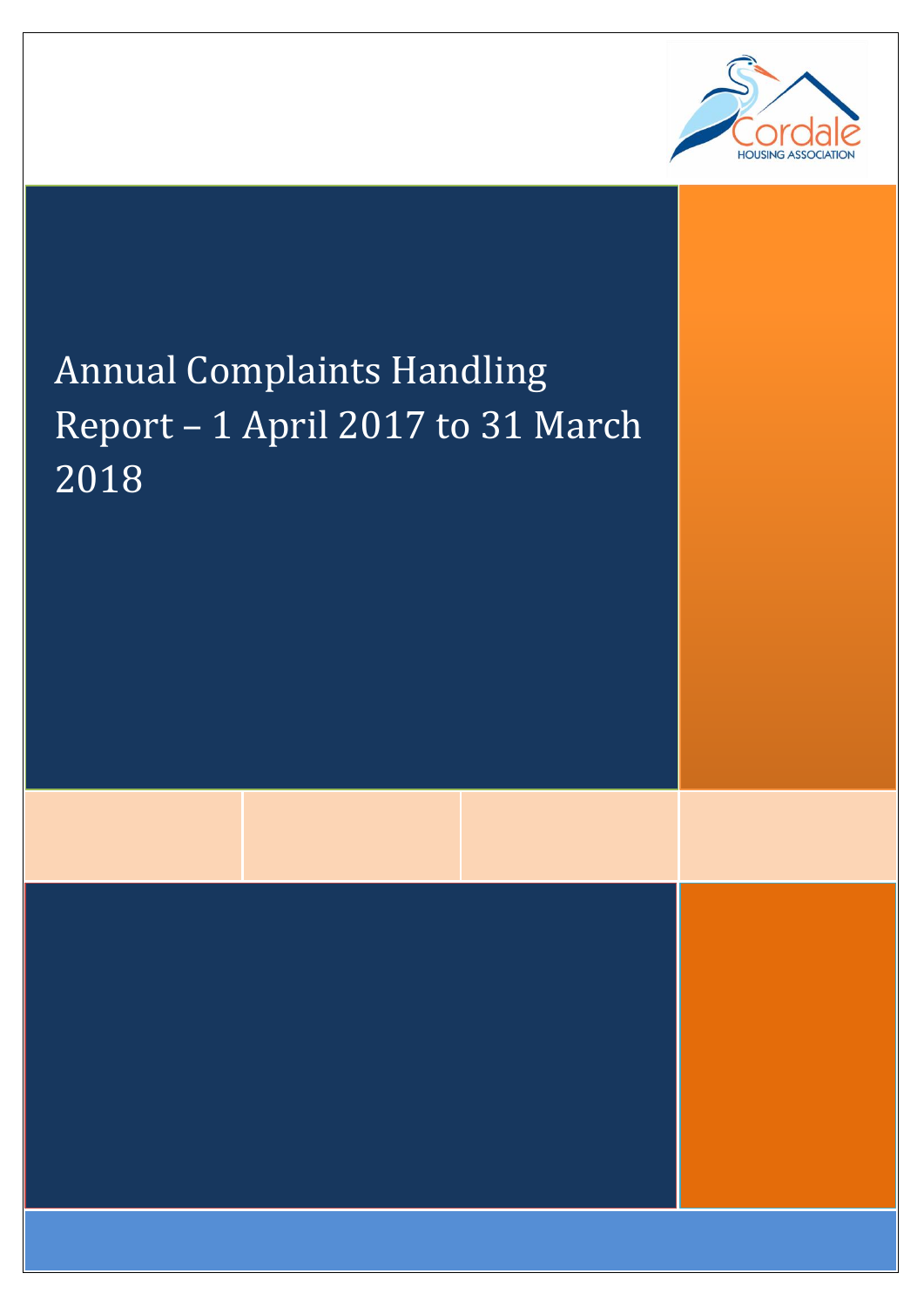#### **CONTENTS LIST**

| <b>SECTION</b> | <b>TITLE</b>                          | <b>PAGE</b>    |
|----------------|---------------------------------------|----------------|
| 1.             | <b>Executive Summary</b>              | 2              |
| 2.             | <b>Tenant Satisfaction Survey</b>     | $\overline{2}$ |
| 3.             | Complaints Performance Review 2017/18 | 3              |
| 4.             | Learning Log and Compliments          | 5              |
| 5.             | Going Forward                         | 6              |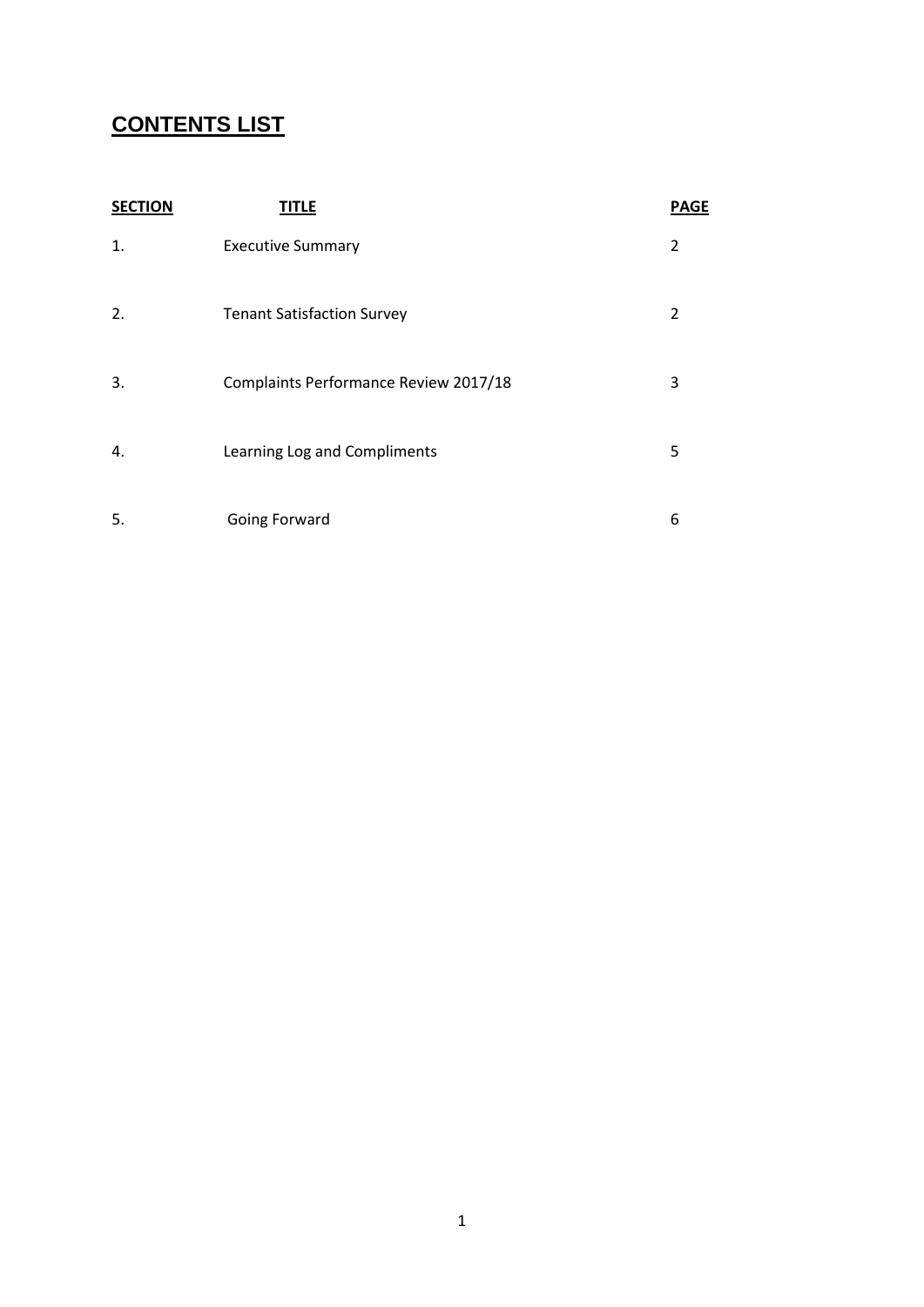#### 1. Executive Summary

The Association's Complaints Handling Procedure (CHP) is based on the Scottish Public Services Ombudsman (SPSO) Model CHP and was fully implemented by the association on 1 October 2012. Since its implementation, the association's CHP has been subject to regular reviews, and where necessary, key processes have been modified to ensure the CHP remains an effective tool for managing complaints.

#### 2. Tenant Satisfaction Survey

In March 2018 Knowledge Partnership surveyed 220 tenants between 12 February and 12 March 2018. This equates to 43% of the total number of Cordale tenants. In accordance with regulatory guidance, we undertake a comprehensive satisfaction survey every 3 years and interview a minimum of 40% of Cordale tenants.

This survey indicated 94% of tenants were satisfied with their last contact with Cordale, while 96% of tenants found that Cordale were easy to deal with compared to other organisations. These are encouraging results in the context of our approach to complaint management, as we want to make it easy to complain and ensure tenants and service users are confident we will investigate complaints seriously. Meanwhile the survey indicated that providing an effective complaint service was a key service priority. We will be producing an action plan that focuses on how we consolidate the service strengths identified in the survey and improves area of performance where we want to see better results.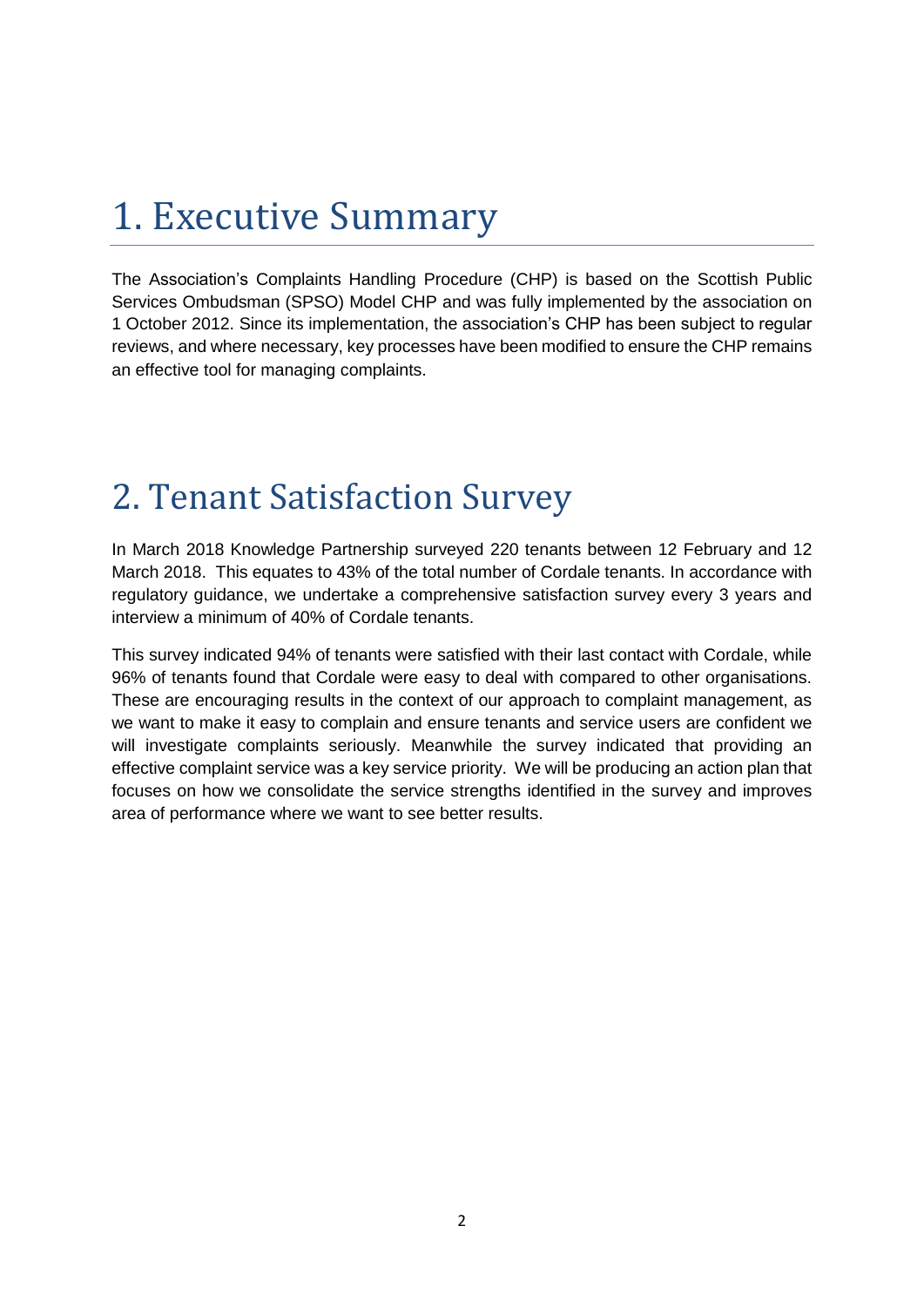### 3. Complaints Performance Review 2017/18

In order to gain a detailed insight into the association's performance in regards to complaints handling over the past twelve months, detailed analysis of complaints has been undertaken. This analysis has involved quantifying the number of complaints against each department, categorising those complaints into specific complaint themes and measuring the effectiveness of CHA in terms of adhering to complaint resolution timescales.

The analysis also confirms the outcome of complaints in relation to whether the complaint was upheld, not upheld or partially upheld.

The analysis used in the production of this report highlighted the following findings:

- a total of 48 complaints (Stages 1) were recorded through the CHP during the reporting year, with Quarter 1 having the lowest number of complaints recorded (9) and Quarter 3 having the highest number for reporting year (13);
- the number complaints received for the 2017/18 reporting year is more than for the previous year, where 33 complaints were recorded through the CHP;
- Repairs and maintenance complaints accounted for the highest number of complaints received during the reporting period, with 84% of total complaints being recorded in this category. 71% of these complaints related to reactive maintenance and 13% planned maintenance.
- Quarter 4 showed 85% of complaints relating to repair and maintenance, the highest for the reporting year.
- 39% of total complaints were upheld, with 53% not upheld and 8% partially upheld. In last year's annual complaint report, 27% of complaints were upheld, 46% were not upheld and 27% of complaints were partially upheld.
- There was no 2 Stage 2 complaints and no complaints made to the Scottish Public Sector Ombudsman (SPSO).
- The Association processed 95.8% of Stage 1 complaints within the stipulated SPSO timescales (5 days). In relation to complaints not processed within the stipulated timescale, customers were kept up to date with the status of the complaint and advised further investigations were required before a full response could be provided.

As part of our attempts to collect greater feedback, we introduced in 2017/18 an online survey for tenants. Meanwhile in the past reporting year, Cordale staff have completed training in the areas of complaint handling, managing the QL data information system and dealing with abusive customers.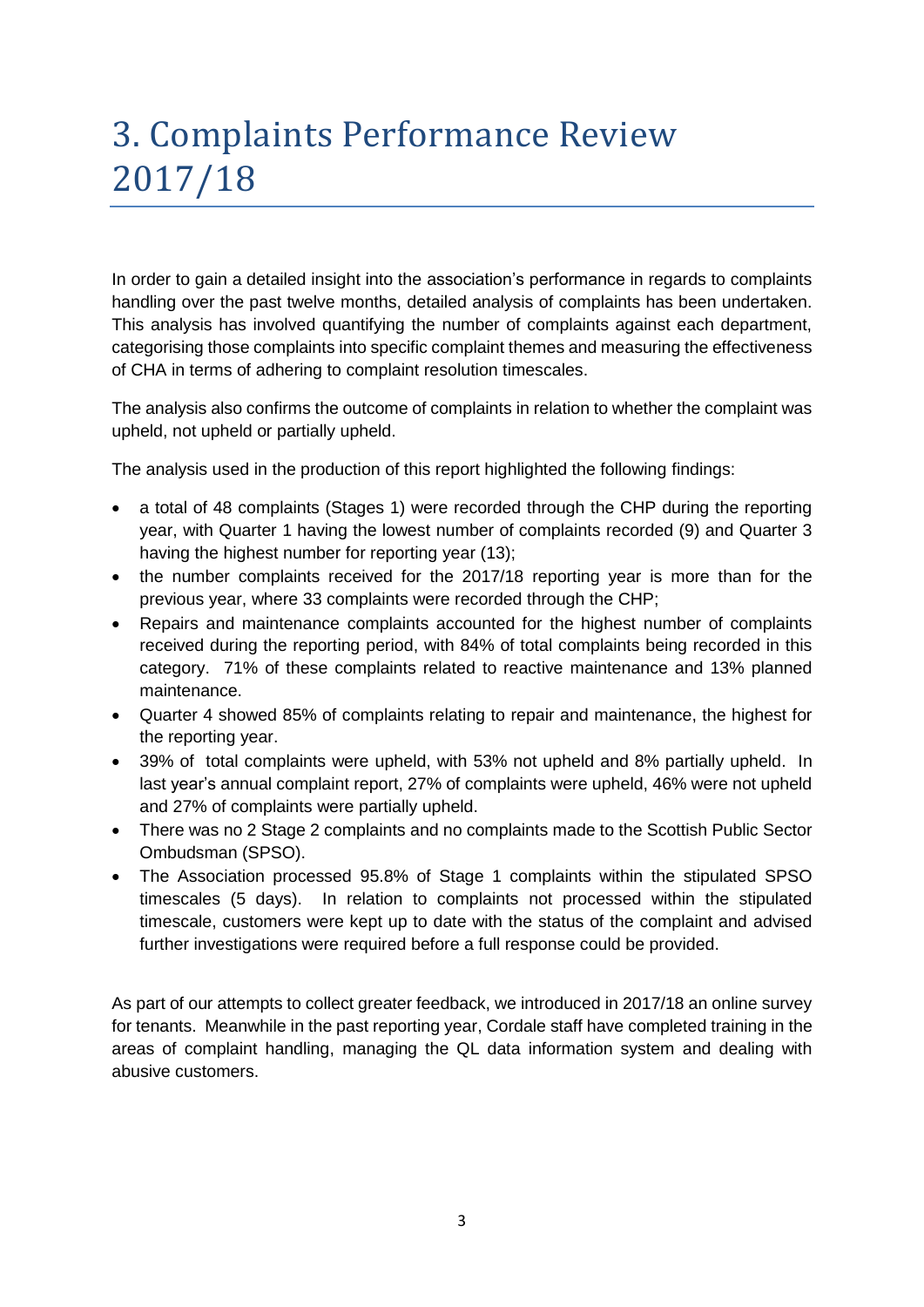### 3.1 Complaints Analysis – 2017/18 **Overview**

During the reporting period from 1 April 2017 to 31 March 2018, the number of complaints recorded through the Association's CHP was **48** compared to the previous year of 33 complaints received.

- - Stage One Complaints  $48 = 100\%$  (33 for 2016/17 reporting year)
	- Stage Two Complaints  $0 = 0\%$  (0 for 2016/17 reporting year)
- 
- Escalated to SPSO  $0 = 0\%$  (0 for 2016/17 reporting year)

| Quarter                      | <b>Stage One</b> | <b>Stage Two</b> | <b>Total</b> |
|------------------------------|------------------|------------------|--------------|
| 1 (1 April to 30 June)       |                  |                  |              |
| 2 (1 July to 30 September)   | 12               |                  | 12           |
| 3 (1 October to 31 December) | 15               |                  | 15           |
| 4 (1 January $-31$ March)    | 13               |                  | 13           |
| <b>Total</b>                 | 48               |                  | 48           |

#### **3.1 Complaints Analysis by Category 2017/18**



The above table highlights the spread of complaints across the association with the majority of complaints being recorded against repairs and maintenance (overall 84%).

The recent tenant satisfaction survey confirmed that reactive maintenance is the most visible and important service area for our tenants. This is reflected in the complaint analysis, with the majority of complaints relating to reactive maintenance. In the 2016-17 annual complaint report, 70% of the total complaints comprised of day-to-day repair issues.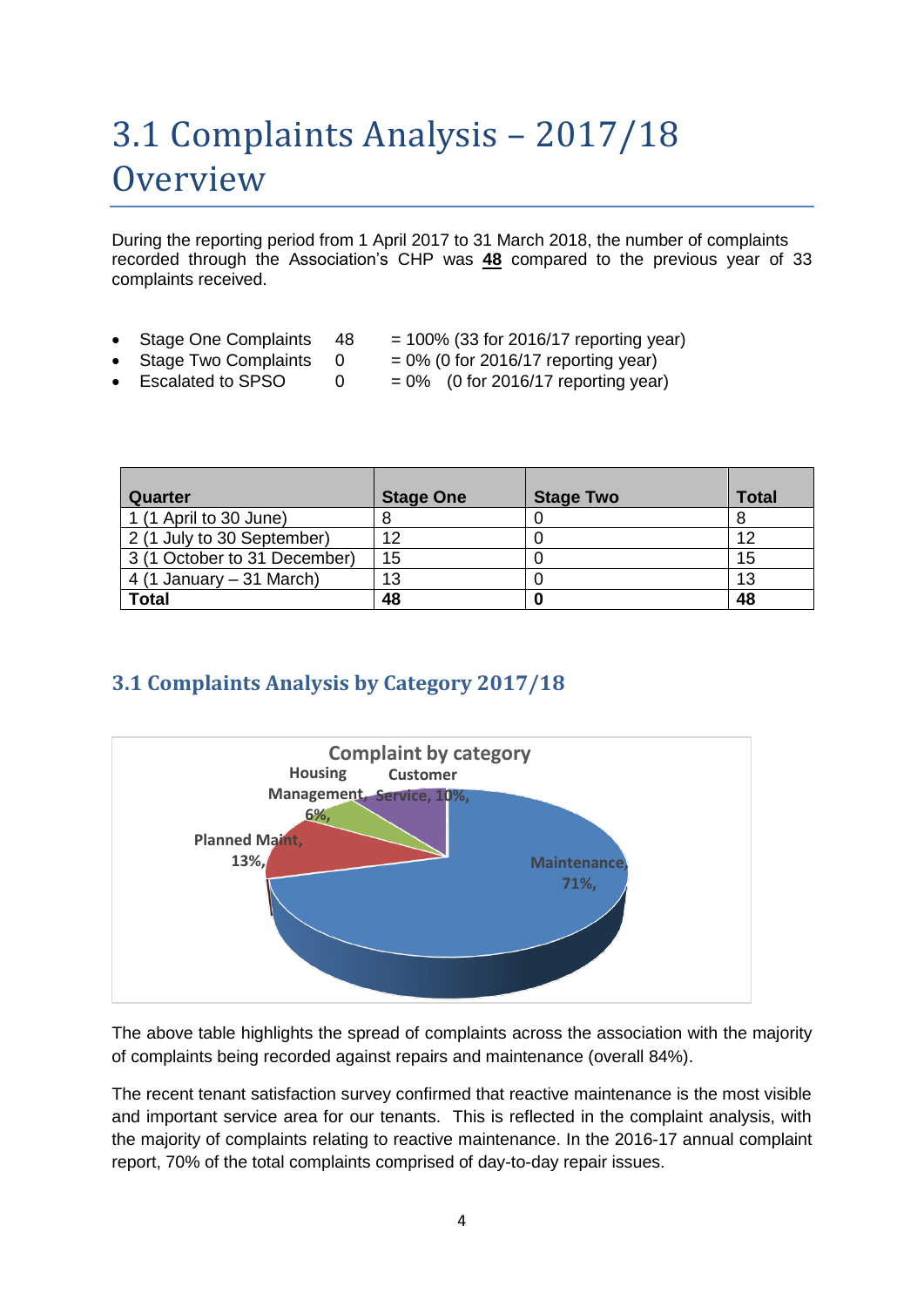In April 2018 Cordale appointed a new reactive maintenance contractor. This appointment was shaped by recognition that many of our tenants regard day-to-day repairs as the most service we provide. Accordingly this change in contractor was focussed on delivering better results for tenants.

We also introduced in 2017-18 a new repairs handbook that aimed to provide tenants with advice and information relating to reactive maintenance and the landlord and tenant responsibilities.

We also appointed a new contractor in 2017-18 to deliver the Association's estates and ground maintenance service. The aim of this change was to provide better value for money, improving the quality of work and increasing tenant satisfaction.

#### **Complaints Made to the Scottish Public Sector Ombudsman & Equality Related Complaints**

No complaints initially recorded and handled through the association's CHP were escalated to the SPSO for further investigation during the reporting period. However it should be noted that customers can request the SPSO investigate a complaint providing the complaint has been received by the SPSO within 12 months of when the issues occurred.

It should also be noted that during the reporting period no equality-related complaints were recorded through the association's CHP (equality-related complaints is one of the SSHC indicators).

### 4. Learning Log and compliments

As part of the complaints process, the learning log details improvement details and suggested resolutions. The main learning insight in 2017-18 has been the need for the repairs contractor to communicate better and improve information provided, while there was a need on occasions to clarify and distinguish between the responsibilities of the landlord and that of the tenant. The learning priority in this context is to improve contractor communication and continue to provide advice and information to tenants as to the repair and maintenance responsibilities of the Association.

The compliments received during the year included positive customer service feedback, the quality of the estate and ground maintenance services, and endorsing the Association's approach to community engagement.